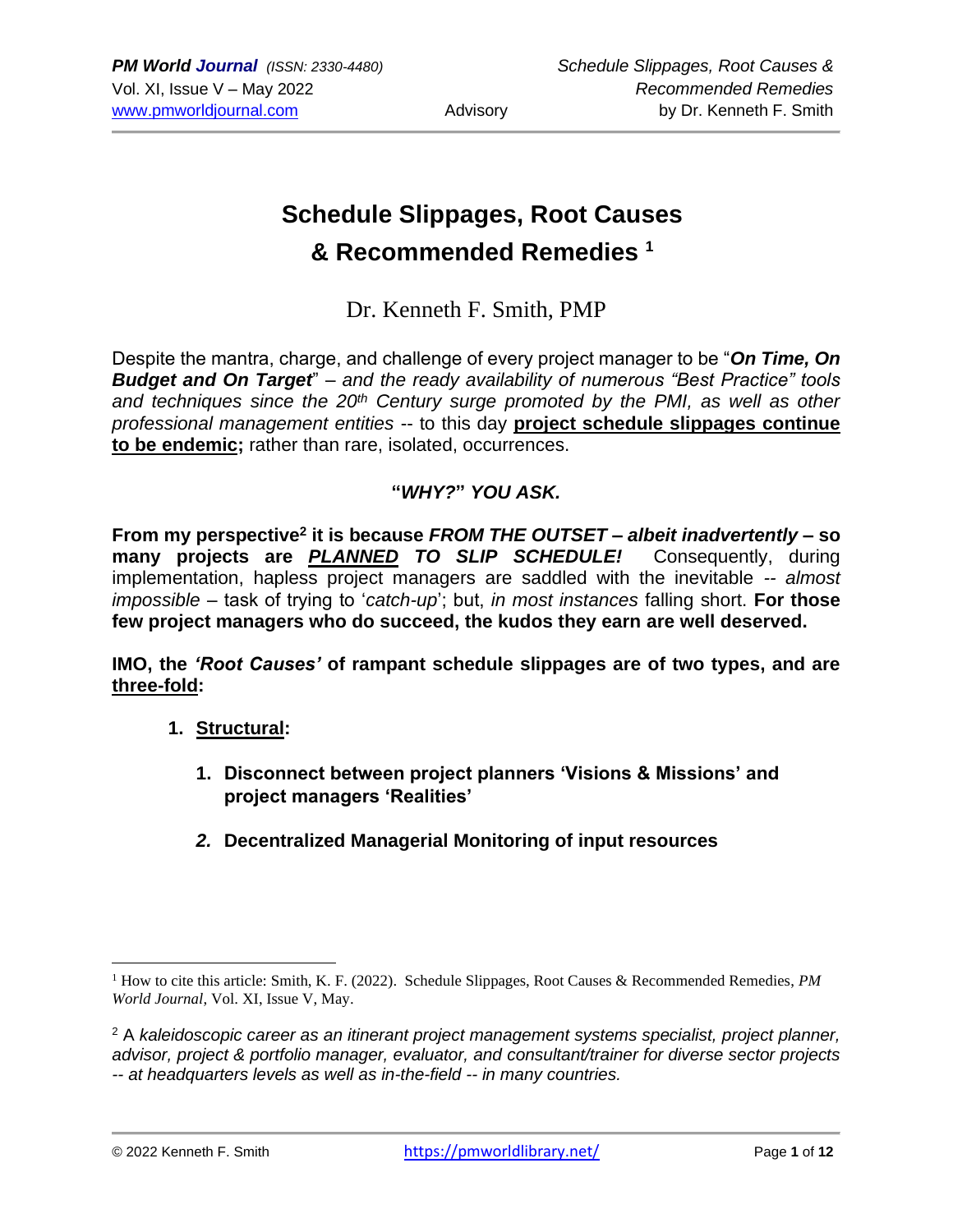## **2. Technical:**

**3. Project planners inadequately address risks:** *--* **they** *erroneously, negligently* **and** *insufficiently factor probability* **in implementation plans.** 

### **ONE --** *OR MORE --* **MAY BE THE CAUSE OF YOUR PROJECTS SLIPPAGES.**

**Nevertheless,** *readily-available approaches* **exist, and coupled with two** *properlyapplied extant risk analysis techniques* **could significantly improve --** *although not completely rectify --* **the situation.**

#### **1. RE: The Project Planner / Manager Disconnect**

While not universal, my experiences -- and observation -- with numerous **National Governments and International Donor Organization-assisted organizations** was that their projects were predominantly **hybrid** *"Owner-Planner - Contractor-Implementer"* types. As such, initially they conceived, and **planned their projects** *inhouse; in stages, over a long period of time (months, or even years)* with various combinations of executives, subject matter experts, consultants, NGOs (non-government community service-oriented organizations), and contractor*s -- complete with a scope, schedule & tentative budget; based on their 'best estimates.'<sup>3</sup>*

Eventually, the *in-house-planned projects* were usually competitively **out-sourced** for an NGO contractor, or contractors **to implement. But** *the contractors and their designated project managers were almost never involved in prior project planning***. 4** 

Then, following contract award**,** a considerable hiatus ensued, while the contractor's newly appointed project manager and team arrived on the scene and reviewed the project implementation plan with the organization's designated in-house project manager. They then reconciled and updated the plan to conform with current reality, plus any '*conditions precedent*' to be met before starting formal implementation. Subsequently, change orders were sought by the contractor, intermittently, to further modify the project's scope, budget and schedule – *all of which were usually approved* each time.

<sup>&</sup>lt;sup>3</sup> An amalgam of assorted knowledge, experiences, and wishful thinking by those involved.

<sup>4</sup> Indeed -- *at least under US Government 'Level Playing Field' rules* – participants in preliminary feasibility and design stages were often even *precluded* from bidding on the subsequent implementation contract because their prior knowledge, experience and familiarity with the project plan was considered by many agency contracting officers & legal counsel to constitute an 'unfair' advantage. Thus, paradoxically -- *as well as IMO ludicrous --* contract award would be limited to *lesser-qualified* competitors! [**NOTE** for the skeptical; **This is not conjecture;** *it was the norm* which I often railed against, but to no avail. *However, I can't speak to current practices*.]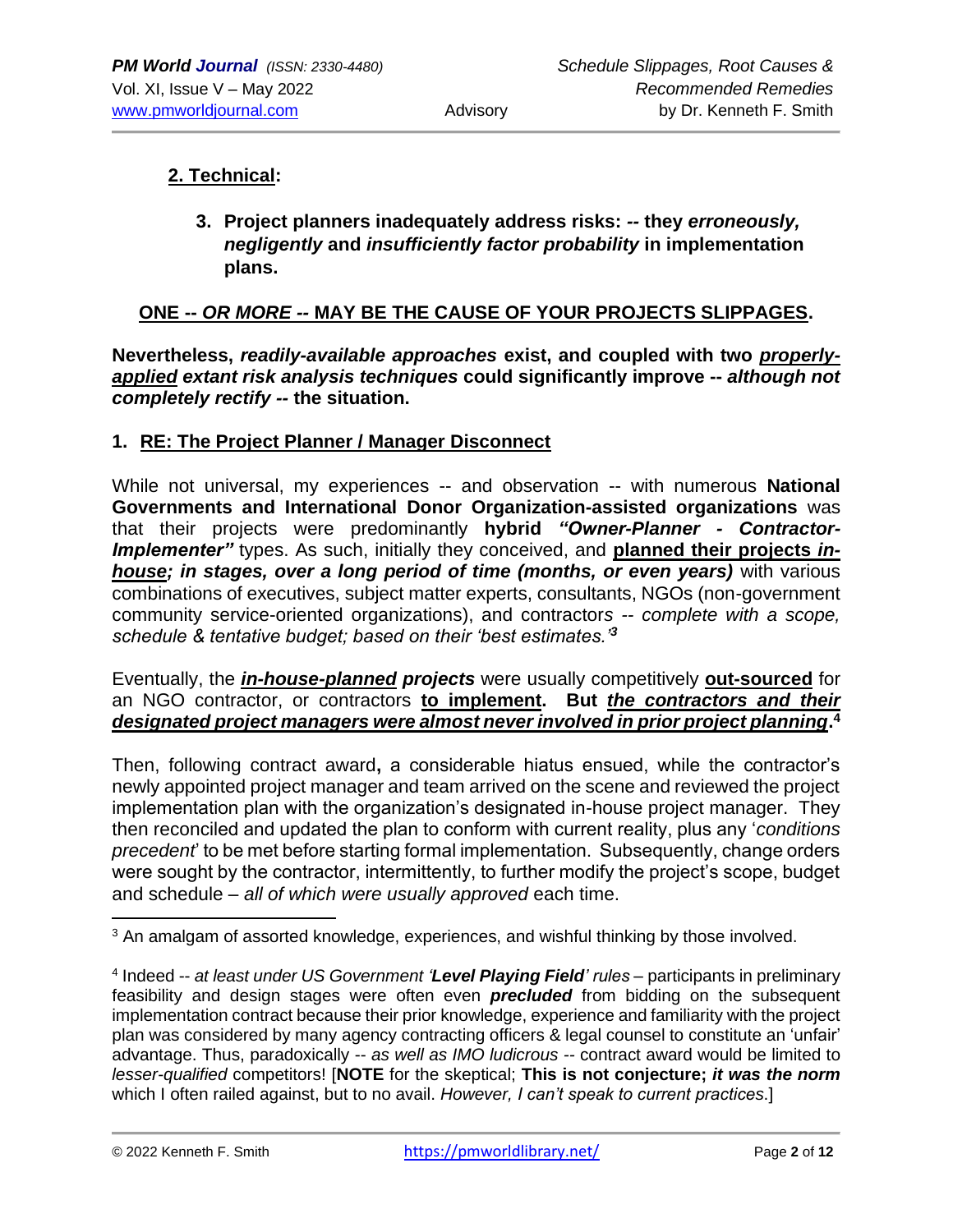*Such changes were almost always detrimental to the original pre-award duration, &/or initially-revised post-award duration and schedule.* 

## **No mystery here why project completion deadlines were/are missed!**

**Public & Private Sector 'Owner-type**" and **"Outsourced" project plans** were **usually in much better shape** -- *whenever the designated project manager was involved in the project's planning from the outset* **– a** *"Best Practice"* **IMO.**

**The Fix:** *Unfortunately, the outlook for changing the long-entrenched governmentrelated management 'modus operandi' of policies and practices for planning and implementing projects is bleak. However,* **there is probably still room for some Owner-type projects to improve planning procedures by** adopting *Best Practice procedures* and including their designated project manager in the project's planning team at an early stage.

#### **2. RE: Decentralized Management & Monitoring of Input Resources**

**Ensuring timely acquisition and delivery of input resources is essential,** as delays can constrain commencement of pre-scheduled project activities. However, throughout my career I encountered and observed *widespread deficiencies in this respect, in both government-oriented and private sector project implementation.*

**Logistical support p**rocedures are complex, and highly-specialized subject matter experts (SMEs) working in an organization's contract's office or procurement department usually manage -- *i.e. negotiate, schedule and track* -- them, *separately from the project and the project manager***. [**However, the in-house project managers of the US Agency for International Development (USAID) were formally designated "**COTRs**" (*pronounced 'cotars'*) – i.e. **the Contracting Officer's Technical Representatives** – *leaving no doubt as to who was in charge!***]**

Although project activities were initially planned and scheduled in consultation with inhouse resource providers and *contract & procurement specialists* – it was almost taken for granted the requisite budget, related critical personnel and equipment inputs – *whether provided in-house, or outsourced* -- would then be made available to the project manager as/when needed**.** However, *after actual contracts were awarded***, delivery dates were often changed** during implementation by the Contract &/or Procurement Officer *without the Project Manager's participation or awareness* -- and **crucial items were delivered much later than originally planned and anticipated.** 

Furthermore, **personnel, incremental funding and equipment resources --** *previously promised by organizational department heads in a matrix-structured project support setup during planning; as well as other entities* **– also frequently arrived late &/or in**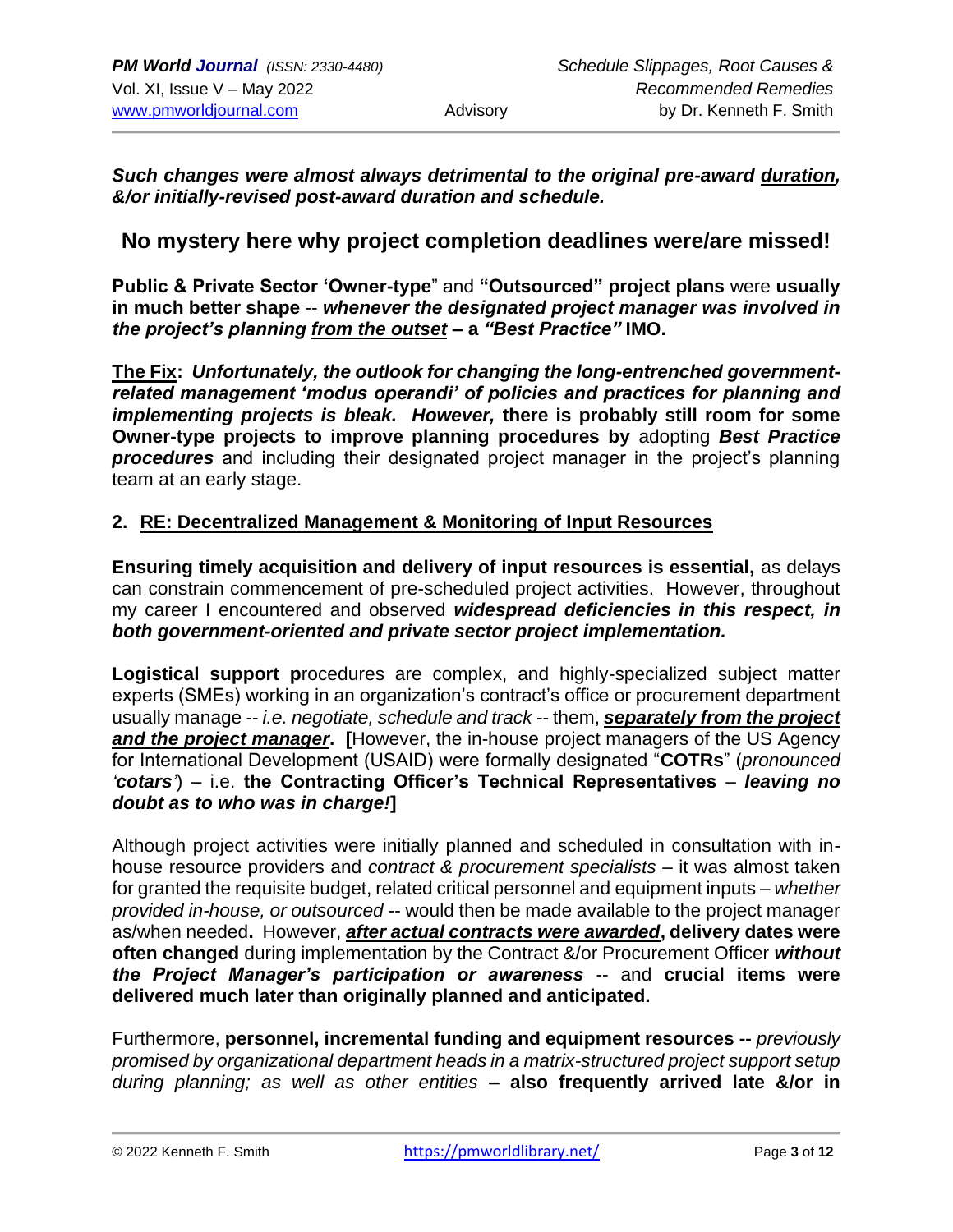**diminished quantities**, despite follow-up and desperate last-minute appeals by the Project Manager; and sometimes even not honored at all! Instead of devoting his/her energies to *directing and managing* the project's implementation activities, *all too often the project manager was handicapped; powerlessly 'coordinating' activities controlled by others. A classic situation of the tail wagging the dog!*

#### **The** *Process* **for monitoring –** *if not the responsibility for managing* **-- project resource inputs is thus ripe for rectification.**

**The Fix:** Even though beyond the Project Manager's immediate control, IMO *incremental procurements and pre-planned delivery schedules* of key outsourced supplies, equipment, personnel resources *should also be included* **in the Critical Path network implementation plan for monitoring under the project manager's direct control.** They should be diagrammed *as additional Milestones and concurrent external merge Activities immediately prior to the work for which needed,*  **highlighting their lead-times.**

Then, instead of having to rely on intermittent *ad hoc* feedback from the other organizational entities -- *which usually entailed frantic follow-up when delivery was scheduled to be imminent, or failed to show up as promised* -- **these resource input activities and milestones can be much more closely monitored by the Project Manager** *as leading indicators***,** and their lead-times checked during regular recurrent project status review meetings.

#### **While not a panacea, closer coordination with providers, systematic monitoring under the Project Manager's control, & early warning about input resources should help improve the situation.**

## **3. RE: Erroneous, Negligent & Insufficient Risk Analysis**

## **Error: Misuse of the PERT Formula**

With the advent of the *Critical Path Method (CPM)* in the late-1950's, an attempt was made to address **uncertainty in estimating activity durations** -- by creation of the **Program Evaluation & Review Technique** (**PERT**) **formula:** 

#### **Earliest Expected Time = Optimistic Time + 4 x (Most Likely Time) + Pessimistic Time 6**

To be able to usefully apply this formula obviously requires some knowledge of what exactly constitutes the most likely duration for accomplishing the activities under 'normal' circumstances; what risks they could confront, and what opportunities might exist to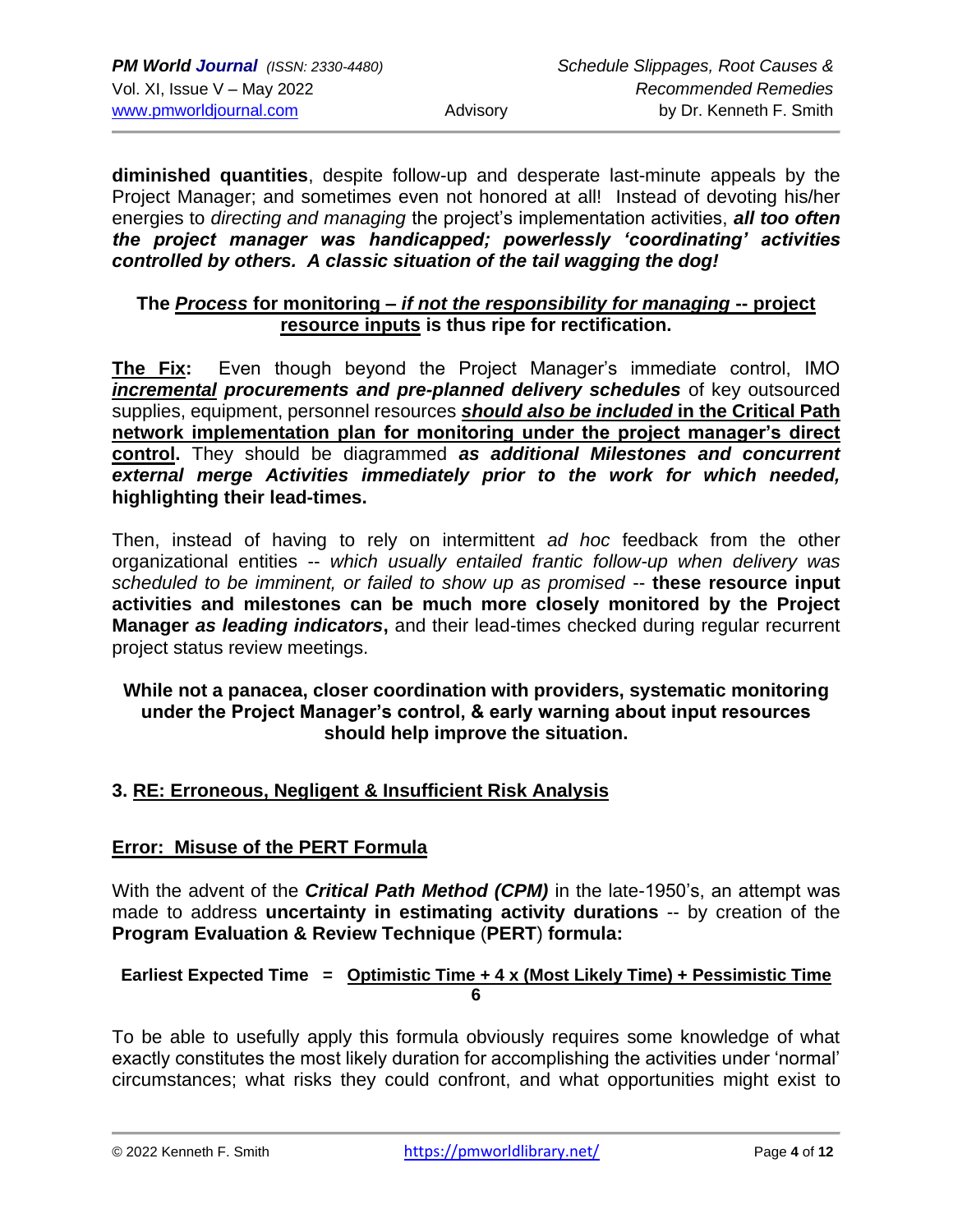accelerate performance. However, while it may be feasible to estimate times for familiar activities in technical sectors where similar projects have previously been undertaken elsewhere, **in most situations it is simply a 'ceiling' estimate,<sup>5</sup>** with little or no basis for ascribing a meaningful time period to an activity.

Even in those instances where realistic estimating is possible, **a common error is to consider only the 'touch' time** – *i.e. based on the level of effort to be expended on the job* – rather than duration between activity commencement and completion milestones. Unfortunately – *particularly in Owner-type projects where the project's resources are scattered throughout the matrix* – **equipment and personnel resources are shared and individuals are often assigned as 'team' members to** *concurrently* **support multiple projects.** Consequently, instead of working full-time on any one project, people come and go; leaving tasks unfinished, and returning intermittently.<sup>6</sup> Therefore, **when estimating activity durations,** *'waiting' time should also be factored in to the 'Mostlikely' and 'Pessimistic' time estimates.* 

**Furthermore;** in most instances I encountered on-the-job, **planners then missed &/or misused the probabilistic implications** of the weighted formula.Despite the fact that the *'Earliest Expected time'* **only had a 50% probability of success** – *they routinely applied the resultant duration* to activities to determine the project schedule. That was like using a coin toss, or playing 'Russian Roulette' with *three* **bullets!** 

**Even worse**, given that there was an **Optimistic** time in the equation, **executives &/or customers often subsequently raised the performance bar** and pushed the planners to aim for that tightened target.

**The Fix:** When estimating activity durations, **factor 'waiting' time in to 'Most-likely' and 'Pessimistic' time estimates.** 

Then **rectify the egregious 50% probability error** assignments, and **estimate** *Realistic durations for the activities.* I explained how to do this -- *in two earlier PMWJ articles*<sup>7</sup> - by adding 2 standard deviations to the computed activity PERT 'Earliest Expected Time.'<sup>8</sup>

7 Estimating Realistic Activity Times: A Critical Pseudoscience Problem and Workaround Solution, *PM World Journal*, Vol. VIII, Issue IX, October 2019; and Realistic Time Estimates Revisited, *PM World Journal*, Vol. IX, Issue VIII, August 2020.

<sup>8</sup> For the statistically-challenged, a 2 standard deviation boost increases the probability of timely project activity completions *from a hazardous 50%, to a much safer – i.e. less-risky -- 95%***.**

<sup>5</sup> AKA a '**SWAG**' – a Scientific Wild-Ass Guess!

<sup>6</sup> I have heard that **waiting time** can constitute *as much as ten times the activity touch time*, casting an asymmetrical dispersion for the PERT 'Pessimistic' time estimate.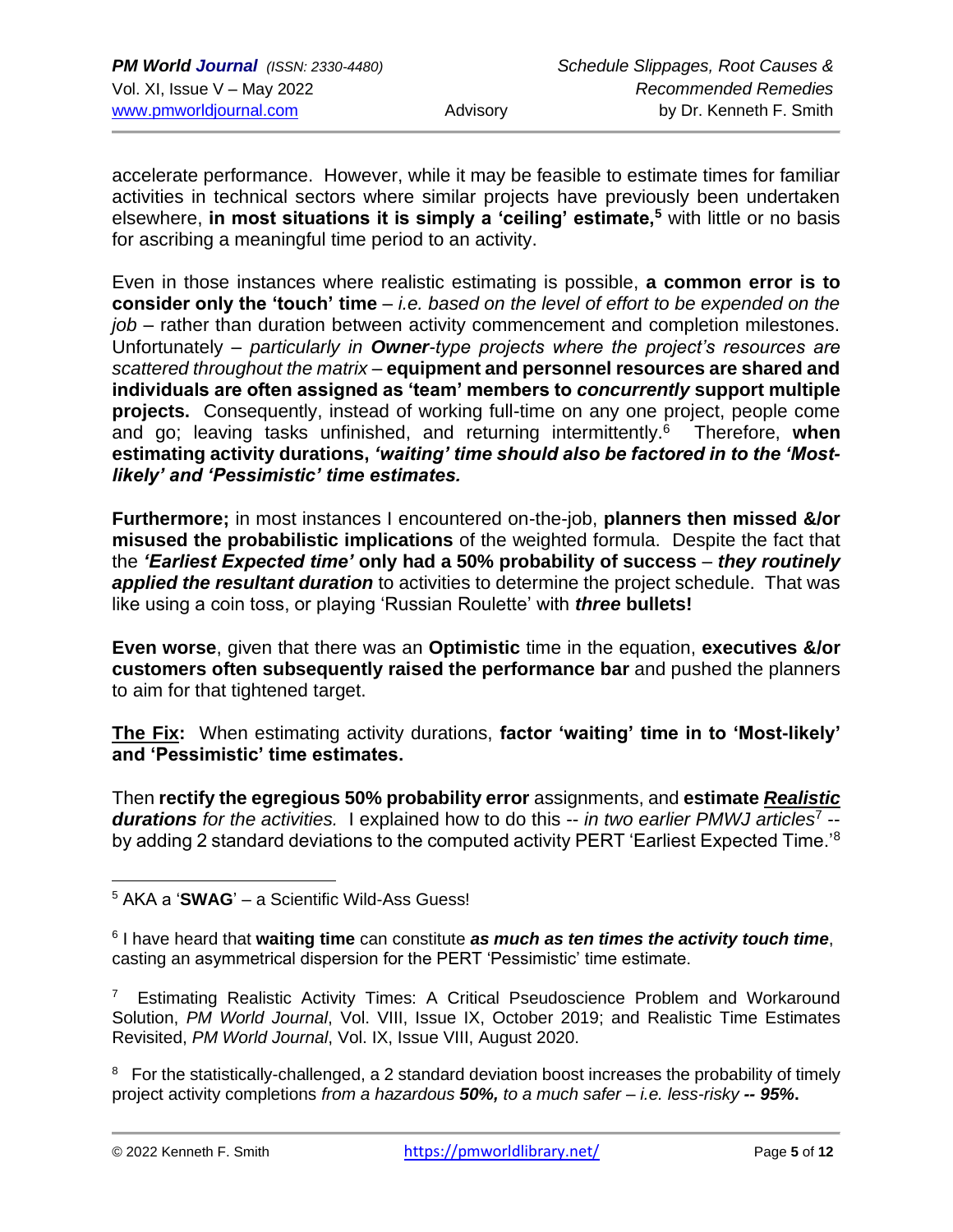I also developed a related tool -- a template; – *readily available on request* – for users to crunch the numbers and highlight the probabilities for *any* selected activity durations.

#### **Negligence: Disregarding Probability**

**Subsequently, all activity durations in the project implementation plan were treated as deterministic, and any probabilistic aspects were promptly forgotten and discarded.** 

To assuage project implementation managers, occasionally the planners added a **lump sum duration** to the critical path as a **project buffer,** with estimates -- *usually in the 5% to 10% range* – but based on nothing more than a 'ceiling estimate'.

#### **More Negligence: Ignoring Extant Buffering Techniques**

**In 1997, Dr. Eliyahu Goldratt<sup>9</sup>** proffered a **systematic approach to address risk in scheduling**, with the **Critical Chain Project Management (CCPM) technique.** Goldratt advocated that the *residual probabilities* of critical path activities (*which he referred to as an 'Event Chain'*) *be combined after the original scheduled project completion date as a collective* **Project Buffer** to establish a **revised target date** for project completion. This process is illustrated in Figure 1.

**Figure 1**



<sup>9</sup> An Israeli physicist and management guru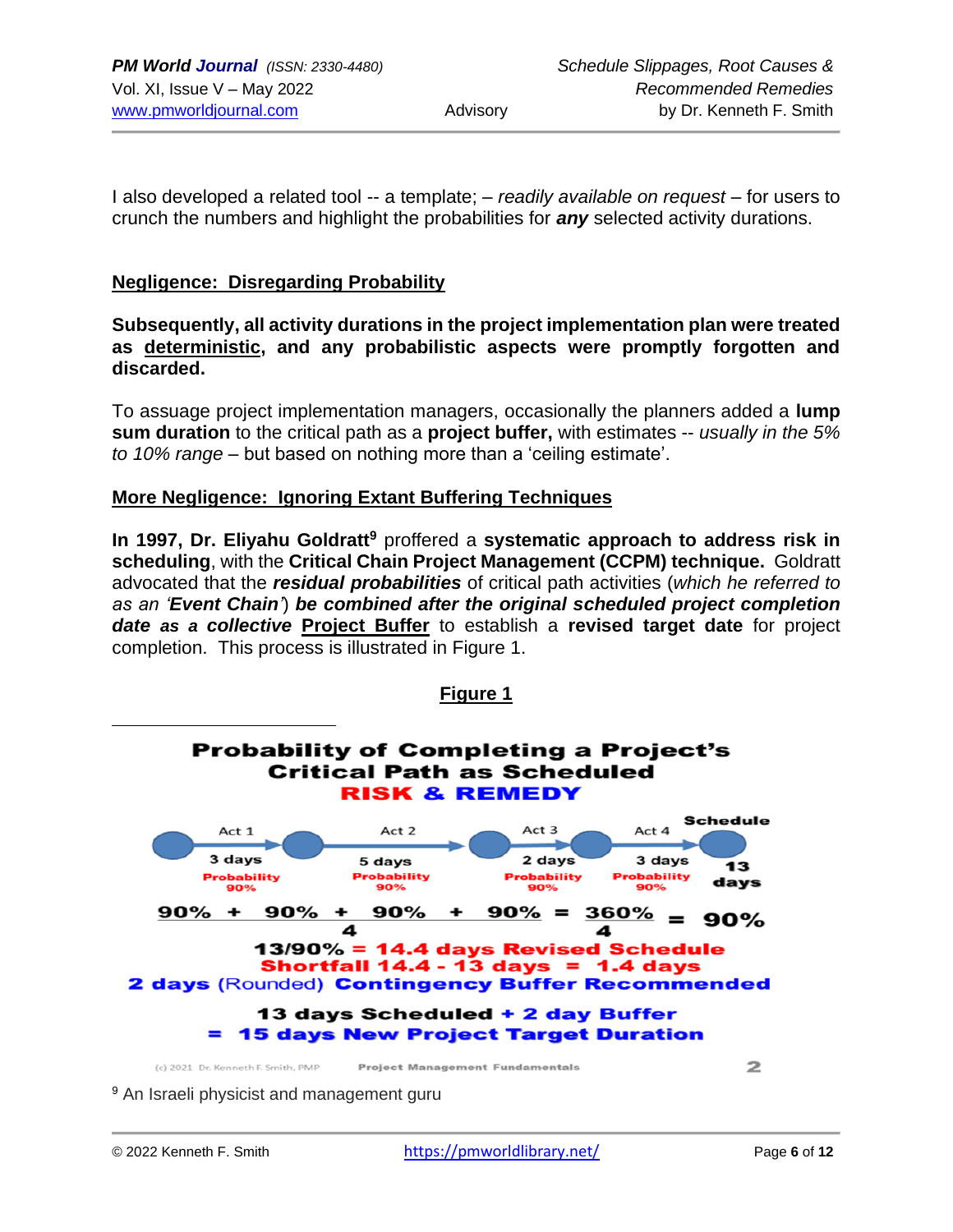**That was 25 years ago!**

#### **But –** *to my knowledge* **– the Project Management Institute (PMI) never indorsed CCPM, or included it in its PMBOKs.**

Furthermore, feedback -- *from clients during my consultations, as well as from participants in my training activities* -- reveals **little or no awareness of CCPM for addressing risk issues with additional probability analysis;** and *merely continued misapplication of the PERT formula*, while bewailing untimely delivery **of outsourced**  inputs as an endemic problem beyond their control.

**The Fix:** After I became aware of **Goldratt's critical chain concept** at the end of the 20<sup>th</sup> Century, I applied it on the job wherever appropriate; and also incorporated it in my training courses**. I recommend project planners do likewise.**

#### **Insufficiency: Landau's Lacuna**

After several applications of Critical Chain, I also recalled and resurrected an earlier concept by **Dr. Martin Landau<sup>10</sup>** -- of which I was aware *-- to modify Goldratt's approach* and **extend probability theory** to address a latent issue: the aforementioned *integrated procurement and resource input scheduling* aspect, as well as other activities in similar circumstances.<sup>11</sup> The lacuna postulated by Landau is essentially as follows:

<sup>11</sup> I worked intermittently with Marty during 1981 & 1982 -- while he was a consultant to USAID  $$ and he piqued my interest in possible applications of Redundancy Theory to project management. A related issue for project planning analysis was *"How many concurrent efforts should a project undertake?"* His *a*nswer: It depends on the priority of the project, the need for a successful outcome, the probability of success of each approach and the available budget. As a guide, bear in mind that **the probability of project success increases** *geometrically* **with merely**  *arithmetic* **increases in** *concurrent* **activities**. In subsequent conversations with me, **Marty also postulated the** *inverse* **of redundancy theory for project analysis** *– i.e. the diminished* 

<sup>10</sup> Namely "**Redundancy Theory**," *first expounded in a July 1969 article "Redundancy, Rationality, and the Problem of Duplication and Overlap," Public Administration Review* by Martin (Marty) *Landau [1921-2004] Professor of Political Science, UCLA*. In essence -- *in project terms* – Redundancy theory asserts project success can be increased by undertaking several concurrent individually-independent activities towards the same objective. The probability of *success by at least one of the activities* increases exponentially with multiple concurrent attempts, calculated by **PS<sup>1</sup> = 1 - F <sup>n</sup>** *w*here **PS<sup>1</sup>** = the Probability of Success; **1** is a constant; **F** = probability of failure, and **n** = number of attempts. For example, given two concurrent activities, both with a typical PERT 50% Earliest Expected Time probability, the probability of *at least one of them succeeding* would be **1 - .50<sup>2</sup>** = .75 or **75%**. [**Note:** *This is the same formula the Air Force used to plan the number of gravity-bomb strikes on a target. But I digress!*]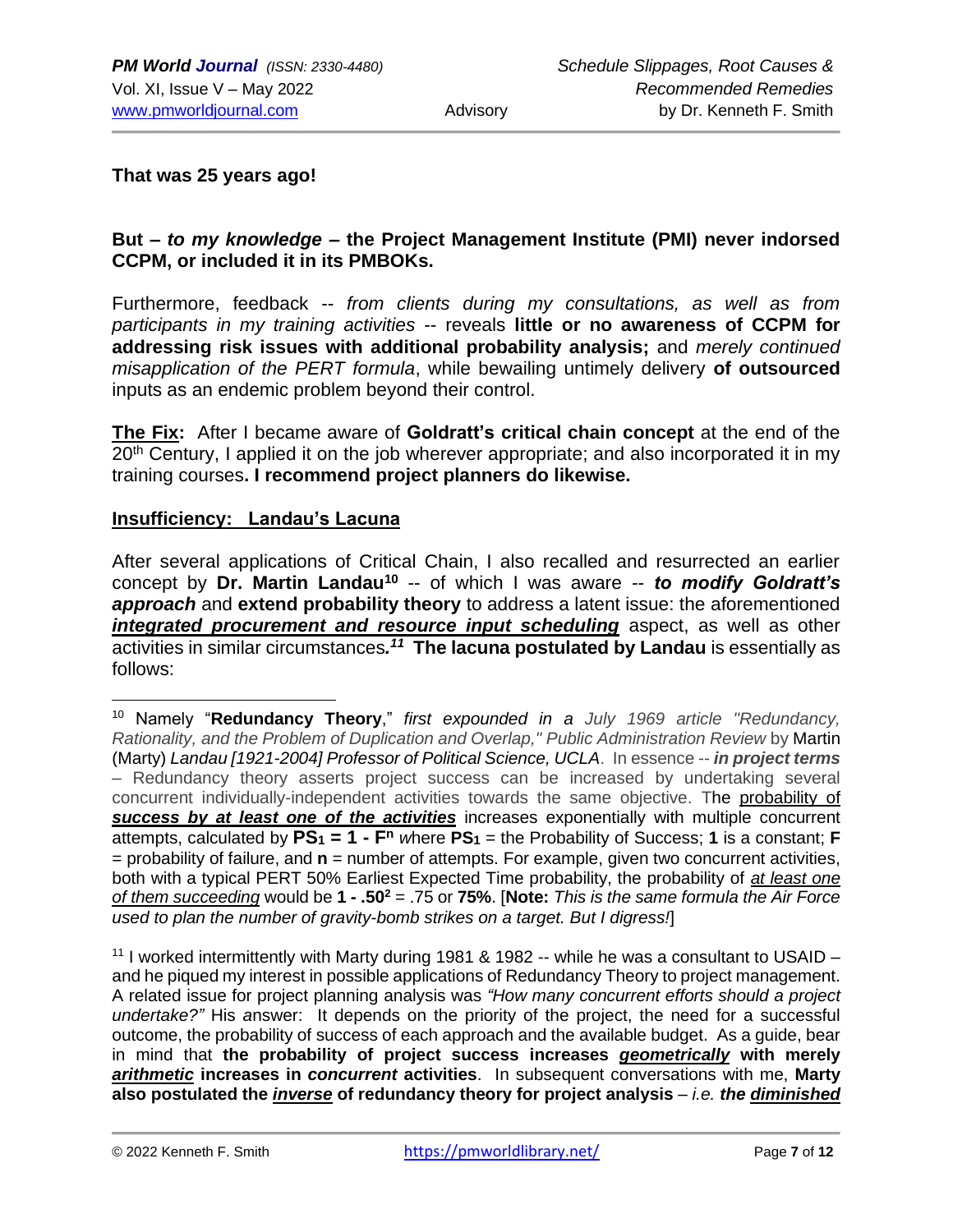**The** *probability* **of completing a critical path 'merge' milestone on time** *is reduced* by the *combined probabilities* **of its preceding concurrent activities (***assuming they are scheduled 'just-in-time,' even if not on the critical path***).**

This concept is illustrated in Figure 2, below.

### **Figure 2**



In this example, **the lacuna postulated by Landau reduces the probability of the critical path activity being completed on time by as much as 22% from the original 95%** to a **combined 73% probability for all merge activities being completed as scheduled.** This significantly impacts the start of the subsequent activity. By so doing, **the significant Impact** in terms of *subsequent Milestone 'start' scheduling* is shown in Figure  $3^{12}$ 

*probability of all concurrent activities succeeding when needed.* The probability of **all activities** succeeding on time is **PS<sup>2</sup> = S<sup>n</sup>** *where* **S** *= probability of Success. Given the same probabilities as the example in the above footnote,* **.50<sup>2</sup>** = .25 or *only 25%***; a concomitant reduction also of 25%! This lacuna** *highlighted a hidden flaw in critical path analysis; with major implications for merge activities on the project critical path contributing to significant schedule slippage, especially when activities are scheduled as late as possible.* However, *to the best of my knowledge,* Dr. Landau never coined a term for his inverse analysis lacuna postulate, or formalized his insights regarding critical path analysis and schedule slippage.

<sup>12</sup> **NOTE:** I am aware my esteemed colleague Dr. Paul Giammalvo -- *an occasional contributor to PMWJ* - - also advocates and utilizes this analytical approach to scheduling, but not how and when he learned of it.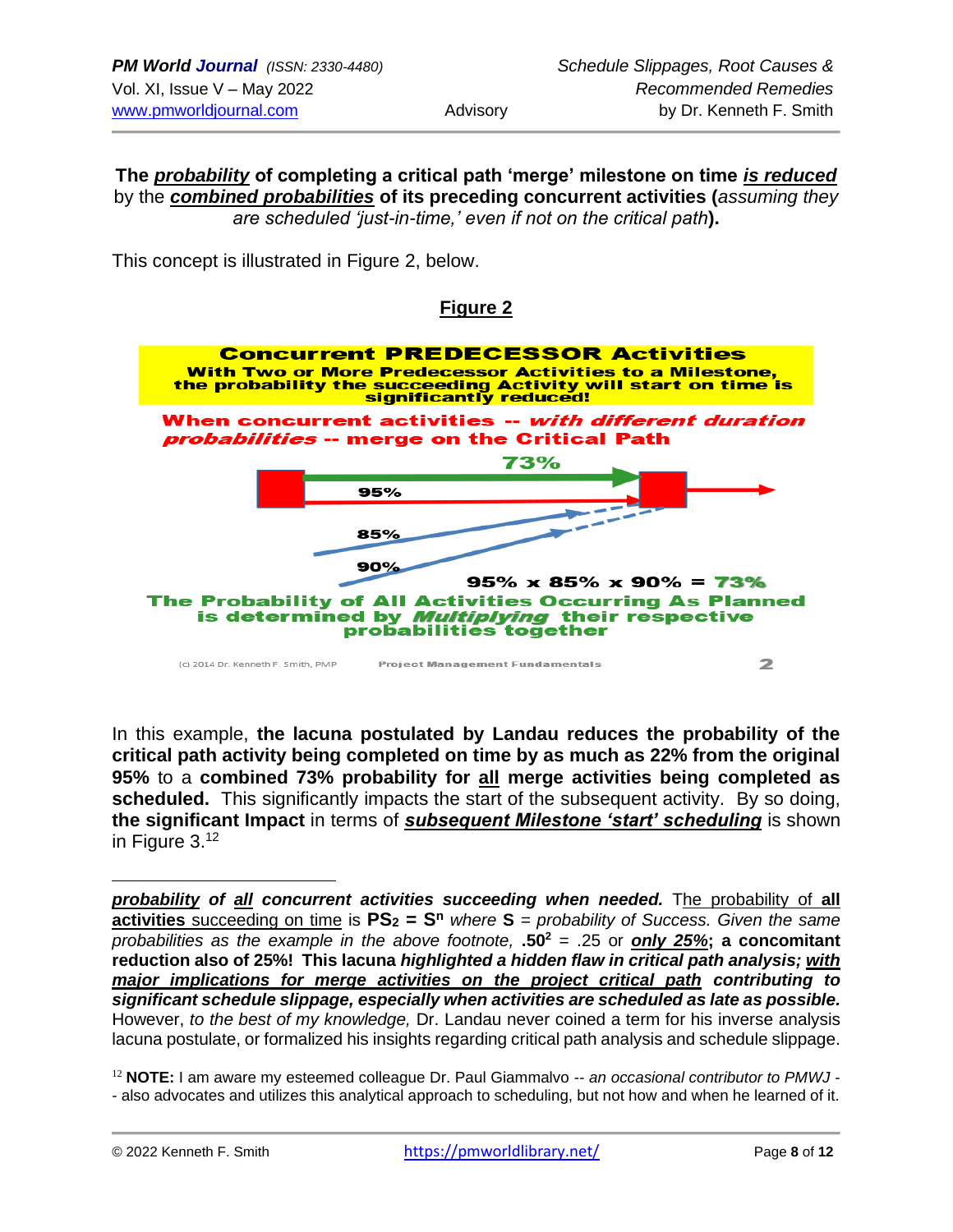# **Figure 3**



To facilitate this process, years later I developed a template to apply Goldratt's Critical Chain concept where the individual critical path activity *durations* and *probabilities* were entered to calculate a buffer; and still later updated it to *include Landau's postulated Lacuna* for the reduced probability of merged critical path activities, as in Figure 4.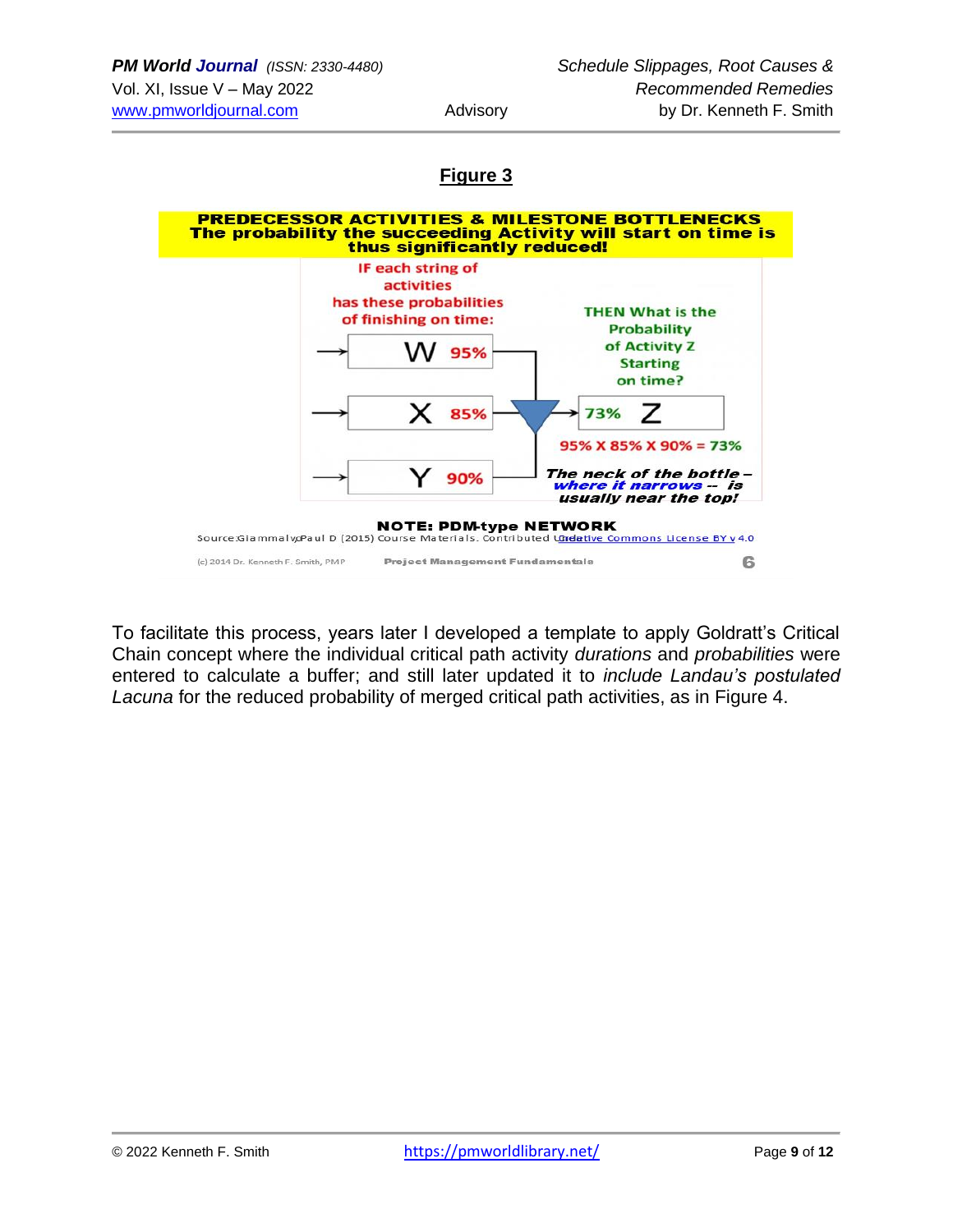## **Figure 4**

| <b>EXTENDED 50 ACTIVITY CRITICAL PATH ANALYSIS</b> |           |                                                                                                |                |                           |           |                                                     |           |     |                                                        |                                 |                                                   |                          |                  |
|----------------------------------------------------|-----------|------------------------------------------------------------------------------------------------|----------------|---------------------------|-----------|-----------------------------------------------------|-----------|-----|--------------------------------------------------------|---------------------------------|---------------------------------------------------|--------------------------|------------------|
| <b>RISK &amp; REMEDY with BUFFER</b>               |           |                                                                                                |                |                           |           |                                                     |           |     |                                                        |                                 |                                                   |                          |                  |
| <b>PROJECT TITLE: Ken's Demo</b>                   |           |                                                                                                |                |                           |           |                                                     |           |     |                                                        |                                 |                                                   |                          |                  |
| @ 2005, 2021 Dr. Kenneth F. Smith, PMP             |           |                                                                                                |                | <b>Work Week Duration</b> |           |                                                     |           |     |                                                        | <b>Critical Path Activities</b> |                                                   |                          |                  |
|                                                    |           |                                                                                                | 4 days         |                           | 5 days    |                                                     | 6 days    |     | 7 days                                                 |                                 | 24<br><b>Scheduled Duration</b>                   |                          |                  |
| <b>Start Date:</b>                                 |           |                                                                                                | 21-Jun-21      |                           | 21-Jun-21 |                                                     | 21-Jun-21 |     | 21-Jun-21                                              |                                 | 3<br><b>Buffer</b>                                |                          |                  |
| <b>Scheduled Completion:</b>                       |           |                                                                                                | $2-Aug-21$     |                           | 24-Jul-21 |                                                     | 19-Jul-21 |     | 15-Jul-21                                              |                                 |                                                   | 27<br><b>Recommended</b> |                  |
| <b>Recommended TARGET:</b>                         |           |                                                                                                | 6-Aug-21       |                           | 28-Jul-21 |                                                     | 22-Jul-21 |     | 17-Jul-21                                              |                                 | Buffer as % of<br>11%<br><b>Original Schedule</b> |                          |                  |
|                                                    |           |                                                                                                |                |                           |           |                                                     |           |     | NOTE: Recommended # & % are rounded up                 |                                 |                                                   |                          |                  |
| <b>CP ACTIVITIES</b>                               | 1st       | 2nd                                                                                            | 3rd            | 4th                       | 5th       | <b>Gth</b>                                          | 7th       | 8th | 9th                                                    | 10th                            | 11 <sup>th</sup>                                  | 12th                     | 13 <sub>th</sub> |
| <b>CP ACTIVITY ID</b>                              | $0 - 1$   | $1-3$                                                                                          | $3-4$          |                           |           |                                                     |           |     |                                                        |                                 |                                                   |                          |                  |
| <b>Duration: DAYS</b>                              | 13        | $\overline{7}$                                                                                 | $\overline{4}$ |                           |           |                                                     |           |     |                                                        |                                 |                                                   |                          |                  |
| <b>Probability %</b><br>Duration @ 100%=           | 90%<br>14 | 95%<br>$\overline{7}$                                                                          | 90%<br>4       |                           |           |                                                     |           |     |                                                        |                                 |                                                   |                          |                  |
|                                                    |           |                                                                                                |                |                           |           | <b>1. ENTER BELOW CP ACTIVITY &amp; PROBABILITY</b> |           |     | <b>CRITICAL PATH ACTIVITY THAT IS A MERGE ACTIVITY</b> |                                 |                                                   |                          |                  |
|                                                    |           | <b>CP ACTIVITY #</b>                                                                           |                | 3rd                       | 90%       |                                                     |           |     |                                                        |                                 |                                                   |                          |                  |
|                                                    |           | 2. ENTER BELOW THE PROBABILITIES OF UP TO 9<br><b>CONCURRENT ACTIVITIES THAT MERGE WITH CP</b> |                |                           |           |                                                     |           |     |                                                        |                                 |                                                   |                          |                  |
|                                                    |           |                                                                                                |                |                           |           | <b>MERGE</b>                                        |           |     |                                                        |                                 |                                                   |                          |                  |
|                                                    |           |                                                                                                |                | 11                        |           | 90% PROBABILITY                                     |           |     | <b>3. SUBSTITUTE</b>                                   |                                 |                                                   |                          |                  |
|                                                    |           |                                                                                                |                | 2                         | 85%       | <b>77%</b>                                          |           |     | <b>THE</b>                                             |                                 |                                                   |                          |                  |
|                                                    |           |                                                                                                |                | 3                         | 95%       | 73%                                                 |           |     | <b>APPROPRIATE</b>                                     |                                 |                                                   |                          |                  |
|                                                    |           |                                                                                                |                | 4                         |           | 0%                                                  |           |     | <b>PROBABILITY</b>                                     |                                 |                                                   |                          |                  |
|                                                    |           |                                                                                                |                | 5                         |           | 0%                                                  |           |     | VALUE AT THE                                           |                                 |                                                   |                          |                  |
|                                                    |           |                                                                                                |                | 6                         |           | 0%                                                  |           |     | <b>LEFT FOR THE</b><br><b>MERGED CP</b>                |                                 |                                                   |                          |                  |
|                                                    |           |                                                                                                |                | 7                         |           | 0%                                                  |           |     | <b>ACTIVITY IN</b>                                     |                                 |                                                   |                          |                  |
|                                                    |           |                                                                                                |                | 8                         |           | 0%                                                  |           |     | <b>THE ABOVE</b>                                       |                                 |                                                   |                          |                  |
|                                                    |           |                                                                                                |                | 9                         |           | 0%                                                  |           |     | <b>TABLE</b>                                           |                                 |                                                   |                          |                  |
|                                                    |           |                                                                                                |                | 10                        |           | 0%                                                  |           |     |                                                        |                                 |                                                   |                          |                  |

Given a project start date, a **Project Buffer** is then calculated and the schedule determined based on a 4, 5, 6 or 7 day work week.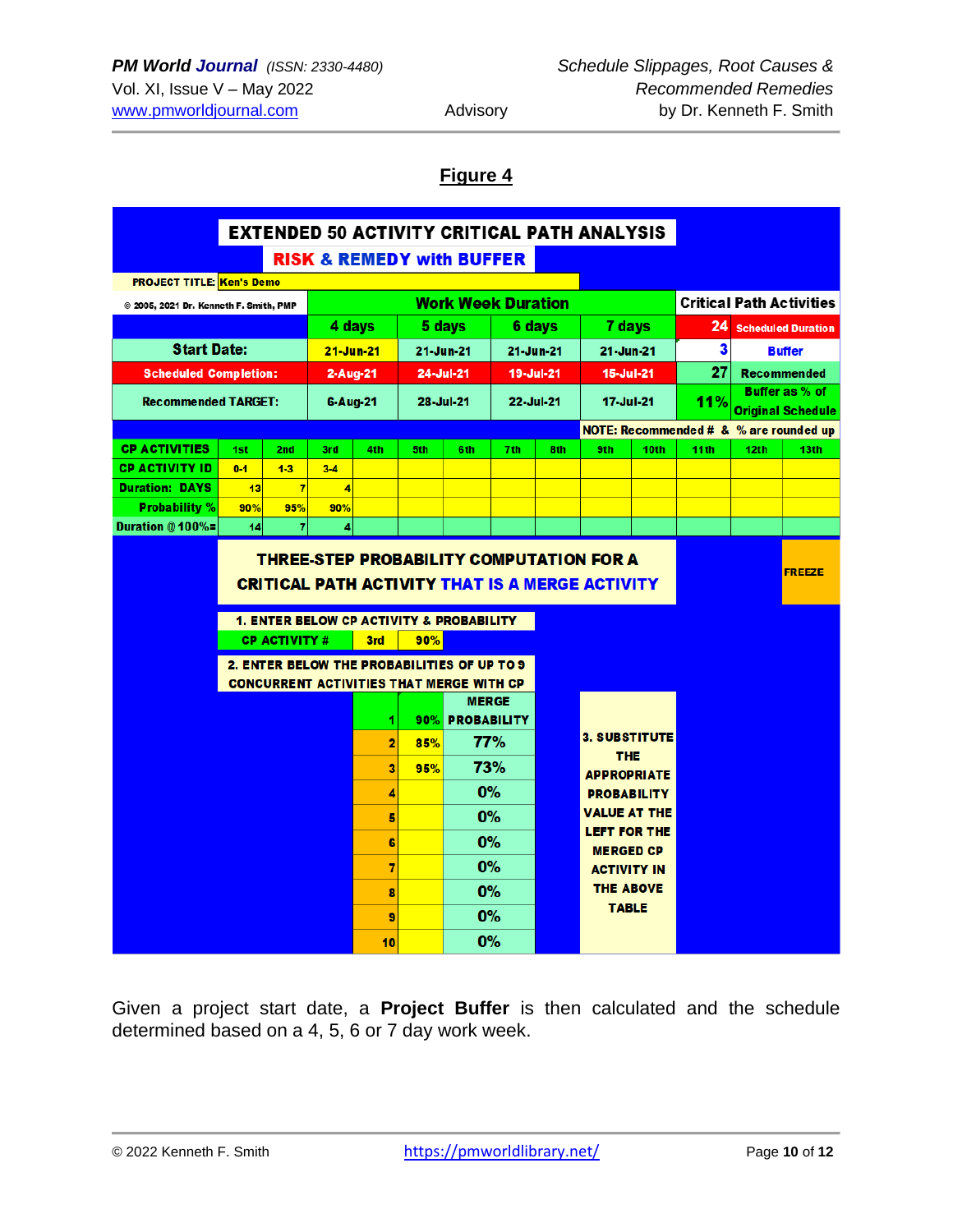**The Fix:** In addition to applying Goldratt's Critical Chain concept to address the longneglected application of probability to the critical path, **I recommend project planners also rectify its shortcomings by incorporating Landau's Lacuna in their analysis,**  as illustrated by the template in the foregoing Figure 4.

### **SUMMARY CONCLUSION**

**Proper use of PERT, and Goldratt's Critical Chain Method** -- modified by **Landau's Lacuna --** to establish a **Project Buffer** based on **Activity Contingencies will enable practitioners to develop more realistic implementation plans.**

**Renewed attention to** *explicitly identifying and monitoring outsourced inputs* **as constraining activities should facilitate project implementation.**

In conjunction with a separate **Management Reserve Buffer** (*discussed in a previous PMWJ article*<sup>13</sup>), **these quick Fix approaches & templates<sup>14</sup> can reduce the incidence &/or magnitude of future project schedule slippages.**

**Today, there is a critical need to pay even closer attention to realistic estimating, scheduling and monitoring of input deliveries, as timely project implementation is**  *exacerbated by contemporary supply chain disruption problems***. Hopefully, awareness of these root causes –** *whether de novo, or a refresher --* **will stimulate the current generation of project practitioners to amend their currently defective PERT application planning and scheduling approaches, and inadequate procedures for procurement monitoring.**

# Then, perhaps, projects will even be completed On or Ahead of Schedule!

**PROPER PROJECT PLANNING PRECLUDES POOR PERFORMANCE!**

<sup>13</sup> Risk Exposure, Murphy's Law & Management Reserve, *PM World Journal*, Vol. IX, Issue IX, September 2020

<sup>14</sup> Available from [kenfsmith@aol.com](mailto:kenfsmith@aol.com) *-- together with many more templates for other project management applications* -- on proof of purchase of my book **Project Management PRAXIS, (**available from Amazon).